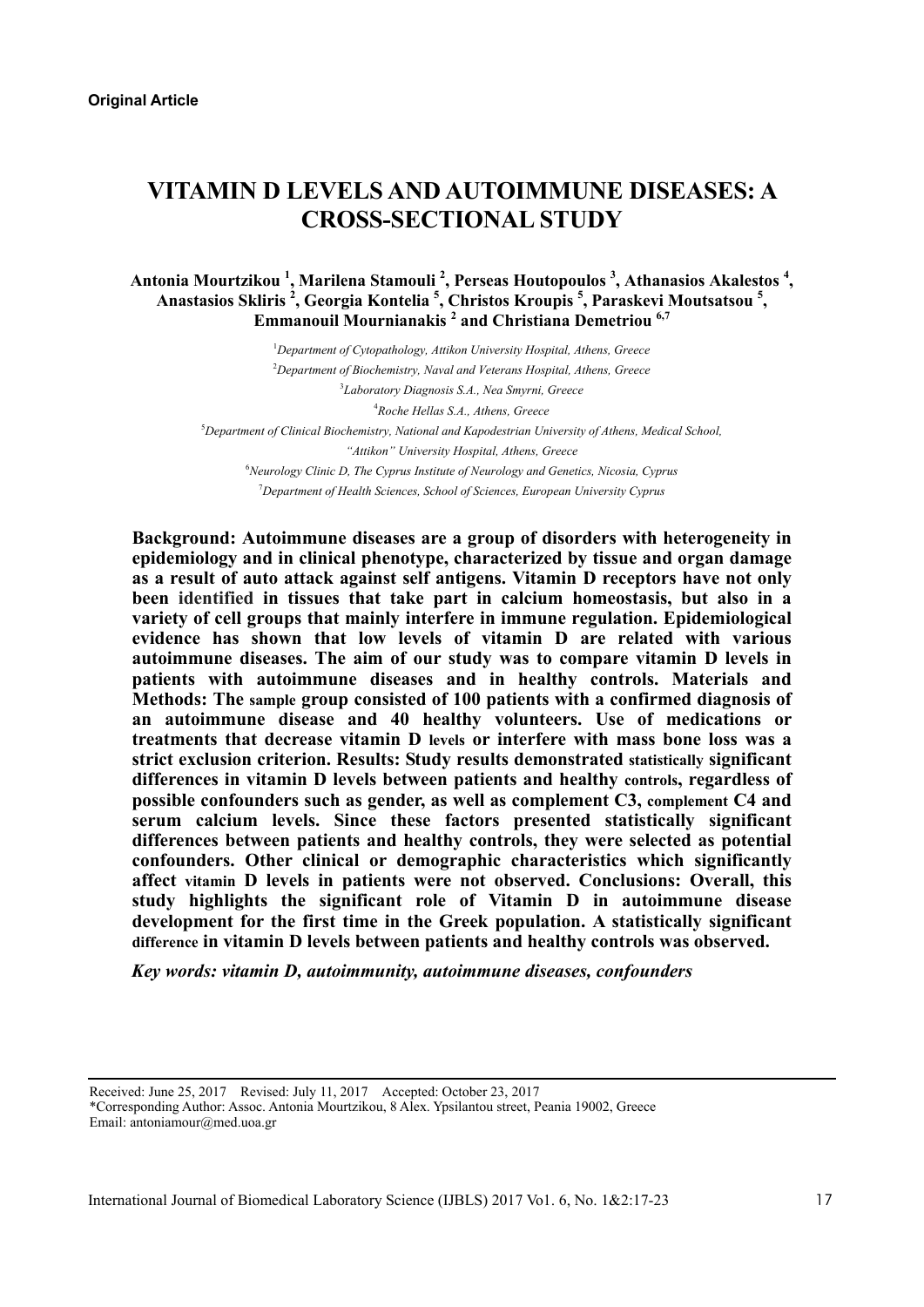#### **Introduction**

Autoimmune diseases constitute a leading cause of death worldwide and they are characterized by the targeted destruction of self-tissue by the immune system. In the European Union, 1 out of 10 citizens suffer from an autoimmune disease. Moreover, 50 million Americans are patients with autoimmune diseases [1, 2]. In Greece, according to an epidemiological study conducted by the Greek Rheumatology Research Foundation, the overall age and sex adjusted prevalence of rheumatic diseases in the total target adult population is 26.9%, being significantly higher among women than in men [3]. Despite their relatively high prevalence rate, the aetiology and pathogenesis of most autoimmune diseases remain unknown. Bacteria, viruses, genetic factors, such as ageing, sex hormones and pregnancy, as well as environmental factors, such as chemical substances, stress and anxiety, affect autoimmune disease prevalence and correlate with their appearance or outbreak [4, 5].

Vitamin D is a steroidal hormone whose main function is the regulation of calcium homeostasis, and bone formation and reabsorption, through the interaction with the parathyroid glands, kidneys and bowel. The main source of vitamin D comes from the endogenous production in the skin after exposure to ultraviolet B light. Diet is a less effective source and is responsible only for 20% of the body vitamin D needs. During the last decade, scientific data link vitamin D deficiency status as a potential environmental factor which affects the prevalence of many autoimmune diseases [6,7]. Many studies concerning the role of vitamin D in immunopathogenesis, have shown that vitamin D receptors are present in the tissues that take part in calcium homeostasis, as well as in a variety of cell groups that interfere in immune regulation (monocytes-macrophages, dendritic cells, activated B lymphocytes, CD4+ T lymphocytes) [6, 7, 8, 9]. Due to its capability to bind to vitamin D receptors and serve as a transcriptional factor, vitamin D can regulate gene expression and further exert its immunomodulatory effects on immune cells. Thus, vitamin D presents many biological functions; it not only affects the bone and musculoskeletal system, but has a pleiotropic effect in the human organism [9, 10]. The aim of our study is a) to measure serum vitamin D levels in patients with autoimmune diseases and in healthy controls, b) to correlate serum vitamin D levels with gender, age and

type of autoimmune disease, c) to correlate serum vitamin D levels with the presence of antinuclear antibodies (ANA), ANA titer, ANA fluorescence pattern, the presence of extractable nuclear antigen antibodies (ENA) and the presence of anti-dsDNA antibodies (anti-DNA), d) to correlate serum vitamin D levels with serum calcium levels (Ca), serum complement C3 and C4 levels in patients with autoimmune diseases and in healthy controls, and e) to compare serum vitamin D levels between patients and healthy controls.

#### **MATERIALS AND METHODS**

The present study was conducted at the Laboratory of Clinical Biochemistry, "Attikon" University General Hospital, Athens, Greece. The patient group consisted of 100 patients with autoimmune diseases, 40 male and 60 female, aged between 30 and 65 years. The control group consisted of 40 healthy volunteers, 10 male and 30 female aged between 30 and 65 years. The first 100 patients who visited the outpatient clinic of Rheumatology department were included in the study. The control group constituted of blood donors from the blood bank unit. All participants in this study had consented to the use of their personal health information. The collection of information about participants was limited to the details necessary to achieve the aims of this study. Computer-based files were available only to authorized personnel and patient identifiers were removed. The study was approved by the ethics committee of "Attikon" University General Hospital. Exclusion criteria for participating patients were HBV, HCV and HIV infection, cancer and chemotherapy, steroid drug therapy, anti-depressive drug therapy, history of myocardial infarction and history of stroke [11, 12]. In the patients' group, autoimmune diseases were distributed as follows: Hashimoto's disease 16 cases, systemic lupus erythematosus 28 cases, scleroderma 20 cases, Sjögren's syndrome 7 cases, Crest syndrome 5 cases, rheumatoid arthritis 3 cases, primary billiary cirrhosis 3 cases, autoimmune vasculitides 9 cases and miscelanea 9 cases (sarcoidosis, primary sclerosing cholangitis, Adamantiades-Behcet disease, polymyositis, diabetes mellitus type 1, Chrohn's disease, ankylosing spondylitis and Churg-Strauss syndrome, 1 case each). Vitamin D measurements were performed with the Elecsys® Vitamin D total assay by Roche Hellas S.A., based on the electro chemiluminescence (ECLIA) measurement method, on the Roche ELECSYS fully automated analyzer. Method detection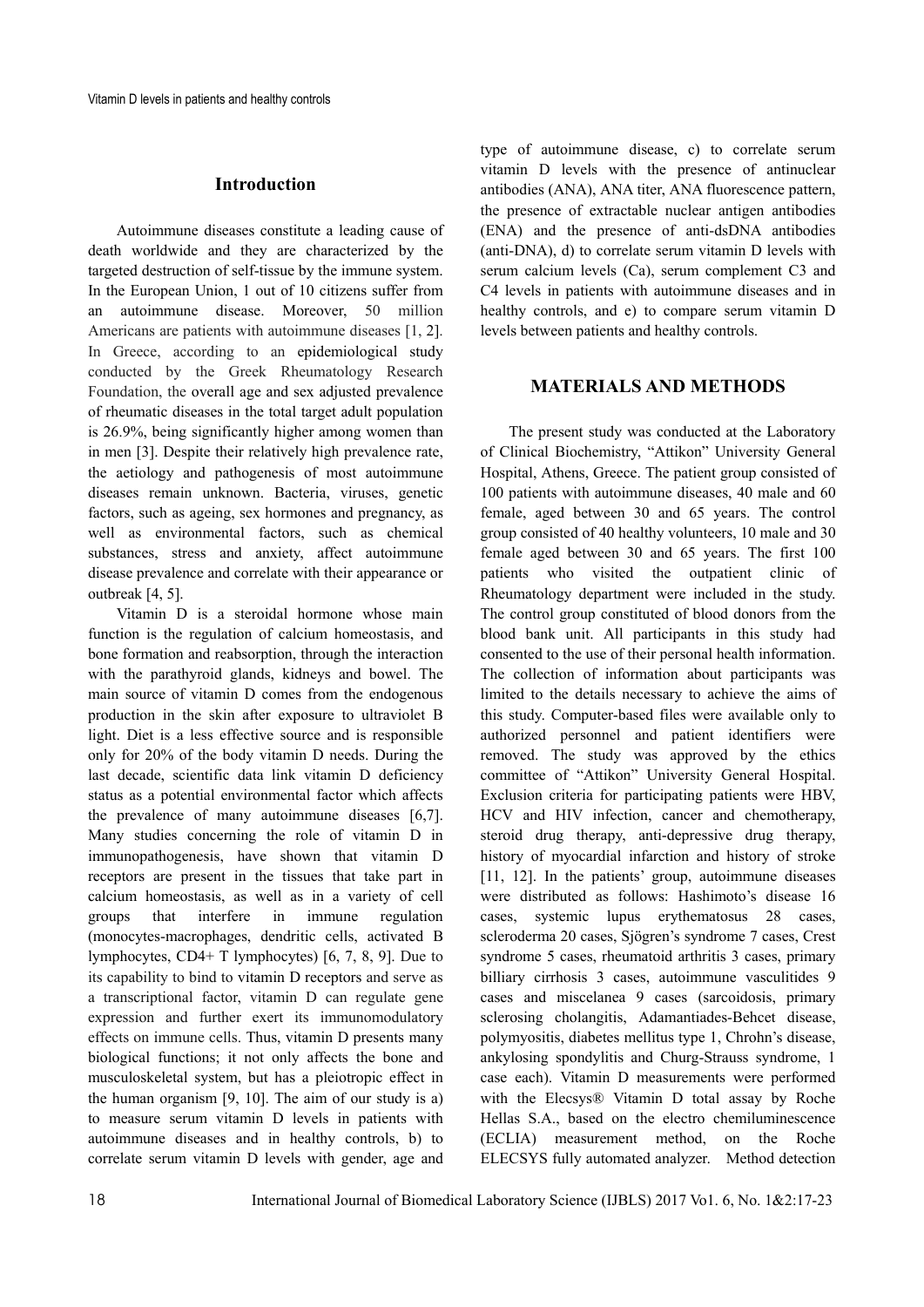limit is  $3.00$  ng/mL and measuring range is  $3.00 - 70.0$ ng/mL. Vitamin D levels <20 ng/mL are characterized as vitamin D deficiency, levels between 20 and 30 ng/mL as insufficiency and levels >30 ng/mL as sufficiency. Method within-run precision is  $\leq 15$  ng/mL:SD $\leq 1.7$ ng/mL, >15 ng/mL: 6.5% and intermediate precision is <15 ng/mL: SD≤1.7 ng/mL, >15 ng/mL: 11.5%, according to the manufacturer's analytical characteristics inrofmation.

ANA and anti-DNA were evaluated by indirect immunofluorescence on Hep-2 and Crithidia luciliae substrate slides, according to the manufacturer's instructions (INOVA Diagnostics Inc., San Diego, CA, USA). Antibodies to ENAs (Sm, RNP, SS-A/Ro, SS-B/La, Jo-1, and Scl-70), were determined by the immunodot qualitative test ENA-dot (Generic Assays GmbH, Germany).

Serum Calcium, Complement C3 and Complement C4 levels were measured on the Olympus AU640 fully automated analyzer with the PN 1418-200, PN 1418-760 and PN 1418-0750 respectively, by Medicon Hellas S.A. All statistical analyses were performed using MINITAB 17 statistical package (MINITAB Inc). Between-group comparison was undertaken using Mann-Whitney test and Kruskal–Wallis test. Linear correlation between two variables was evaluated using Pearson correlation coefficient. Categorical variables were compared using the chi-square test. *P* values of less than 0.05 were considered to be statistically significant [13].

#### **RESULTS**

Demographic characteristics of patients and controls are outlined in Table 1. Only gender is significantly different between cases and controls, with a greater female predominance in the control group (patients: 63% female, controls: 75% female). Vitamin D levels in patients ranged from 2.5 to 67.59 ng/mL (mean 23.02 ng/mL ) and in controls from 28.8 to 75.70 ng/mL (mean 38.20 ng/mL). Mean vitamin D is significantly different between patients and healthy controls (p-value  $0.0001$ ). These data are summarized in Table 2. Differences in vitamin D levels between males and females were not observed in any of the two groups (Mann-Whitney test p-value 0.177 and 0.984 respectively). Serum Ca levels in patients ranged from 8.00 to 10.93 mg/dL (mean 9.67 mg/dL ) and in controls from 8.30 to 10.30 mg/dL (mean 9.33 mg/dL). Mean Ca levels are significantly different between patients and healthy controls (2-sample T-test p-value<0.001). Serum C3 levels in patients ranged from 66.00 to 151.20 mg/dL (mean 102.38 mg/dL) and in controls from 90.00 to 166.00 mg/dL (mean 118.13 mg/dL). Mean C3 levels are significantly different between patients and healthy controls (Mann-Whitney test p-value<0.0001). Serum C4 levels in patients ranged from 9.70 to 43.60 mg/dL (mean 24.32 mg/dL) and in controls from 22.00 to 71.00 mg/dL (mean 53.15 mg/dL). Mean C4 levels are significantly different between patients and healthycontrols (2-sample T-test p-value<0.0001). These data are summarized in Table 2. In this case we used two different statistical methods in the comparison analysis: Mann-Whitney test was used for comparing the Vitamin D and C3 between patients and controls because the data does not follow the normal distribution and 2-sample T test was used for comparing calcium and C4 between patient and controls, because these data follow the normal distribution. Test for normality was performed for all data by MINITAB 17 statistical package. Correlation between vitamin D levels and serum Ca levels, C3, C4 and participant age was not observed (Pearson correlation coefficients are -0.023, -0.268, -0.122 and -0.118 respectively). Out of the 100 patients with autoimmune diseases 69 presented positive ANA. Positive ANA titres were as follows: 1:1280 in 29 cases, 1:640 in 17 cases, 1:320 in 13 cases and 1:160 in 10 cases. Fluorescence pattern was speckled in 33 cases, nucleolar in 7 cases, homogeneous in 24 cases and anti-centromere in 5 cases. Differences in vitamin D levels between ANA positive and ANA negative patients (Mann-Whitney test p-value 0.7414), between patients with different ANA titres (Kruskal Wallis test p-value 0.865), and between patients with different fluorescence patterns (Kruskal Wallis test p-value 0.920) were not observed. These data are summarized in Table 3. Out of the 100 patients with autoimmune diseases 9 presented positive anti-DNA and 20 positive ENAs. Differences in vitamin D levels between anti-DNA negative and anti-DNA positive patients (Mann-Whitney test p-value 0.238), between ENA negative and ENA positive patients (Mann-Whitney test pvalue 0.480) and between different types of autoimmune diseases were not observed (Kruskal-Wallis test p-value 0.854) were not observed. These data are summarized in Table 3. In this case we used two different non parametric statistical methods in the comparison analysis: Mann-Whitney test was used for comparing the data between two groups, while Kruskal Wallis test was used for the comparison of more than two groups. Correlations between gender and age and ANA, titre, fluorescence pattern or type of autoimmune disease were not observed. These data are summarized in Table 4.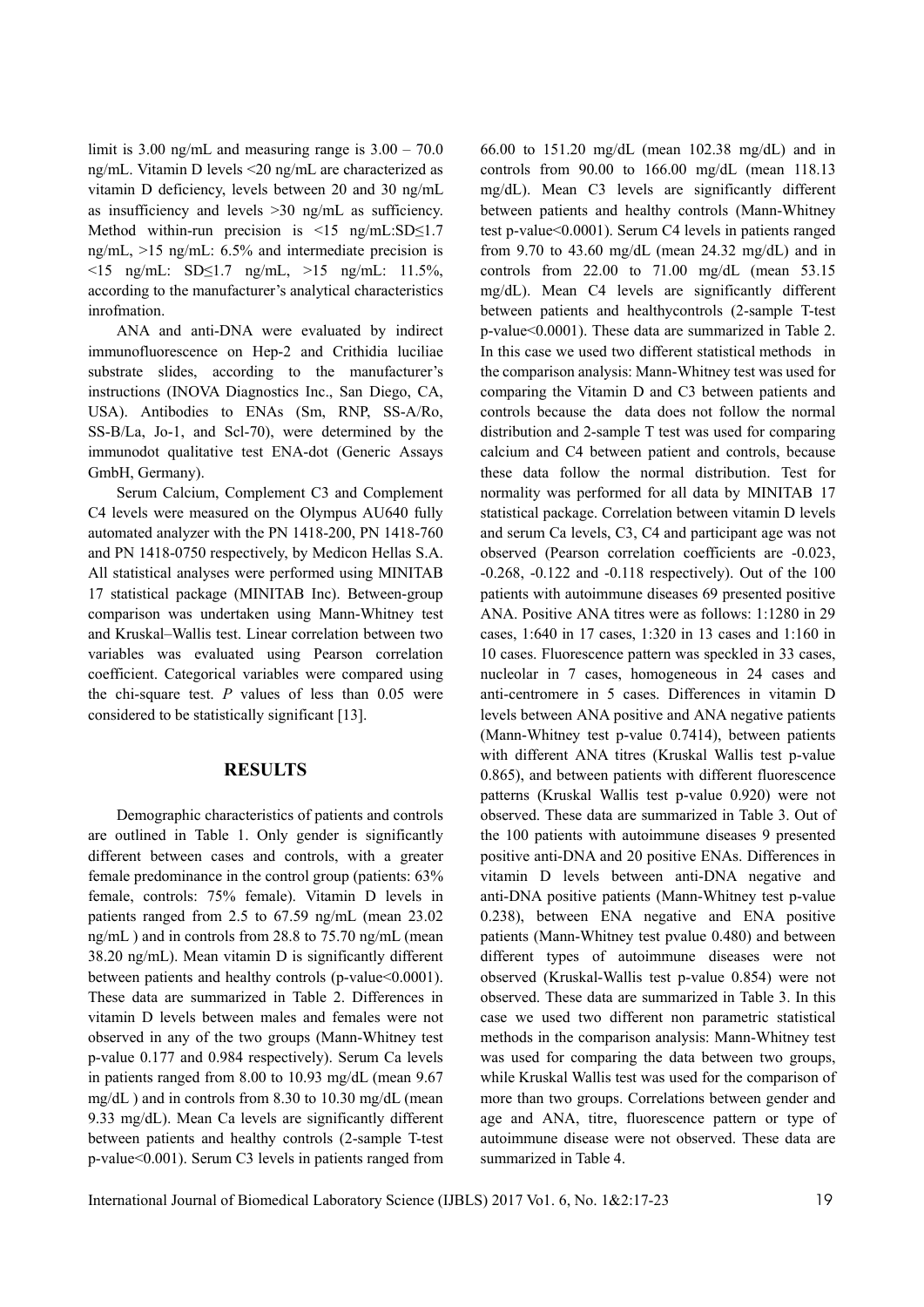|          | <b>Patients</b><br>$(n=100)$ | <b>Controls</b><br>(n=40) | Test<br>P-value           |
|----------|------------------------------|---------------------------|---------------------------|
| Age      | $48.27 \pm 11.47^*$          | $48.48 \pm 19.04*$        | Mann Whitney<br>p=0.77948 |
| Gender   |                              |                           |                           |
| --Male   | 37 (37%)**                   | 10 (25%)**                | Chi-Square                |
| --Female | 63 (63%)                     | 30 (75%)                  | $p=0.014$                 |

|  | Table 1 Demographic Characteristics of patients and controls |
|--|--------------------------------------------------------------|
|  |                                                              |

\*: Mean $\pm$ SD, \*\*: N(%)

**Table 2 Vitamin D, Calcium, Complement C3 and Complement C4, comparison between cases and controls** 

|             | <b>Vitamin D</b> |            | <b>CALCIUM</b>  |                 | C <sub>3</sub> |              | C <sub>4</sub>  |                   |
|-------------|------------------|------------|-----------------|-----------------|----------------|--------------|-----------------|-------------------|
|             | patients         | controls   | patients        | control         | patients       | controls     | patients        | controls          |
|             | $(N=100)$        | $(N=40)$   | $(N=95)$        | $(N=40)$        | $(N=92)$       | $(N=40)$     | $(N=93)$        | $(N=40)$          |
|             | 23.02±14.84*     | 38.20±8.12 | $9.67 \pm 0.62$ | $9.33 \pm 0.45$ | 102.38±16.90   | 118.13±18.20 | 24.32±6.41      | $53.15 \pm 12.15$ |
|             | $1.48**$         | 1.28       | 8.00            | 0.07            | 1.76           | 2.88         | 0.66            | 1.92              |
|             | $2.50***$        | 28.80      | 0.06            | 8.30            | 66.00          | 90.00        | 9.70            | 22.00             |
|             | 67.59****        | 75.70      | 10.93           | 10.30           | 151.20         | 166.00       | 43.60           | 71.00             |
|             | 10.28*****       | 33.23      | 9.20            | 9.03            | 93.25          | 102.25       | 21.00           | 45.00             |
|             | 21.96******      | 36.75      | 9.68            | 9.25            | 99.00          | 116.00       | 24.50           | 55.00             |
|             | 33.86*******     | 41.38      | 10.00           | 9.60            | 111.15         | 132.00       | 27.65           | 64.00             |
| <b>Test</b> | Mann-Whitney     |            | 2-sample T test |                 | Mann-Whitney   |              | 2-sample T test |                   |
| p-value     | $<$ 0,0001       |            | 0,001           |                 | < 0.0001       |              | < 0.0001        |                   |

\*:Mean±SD, \*\*: Standard error of Mean, \*\*\*: Minimum, \*\*\*\*: Maximum, \*\*\*\*\*:1st quartile, \*\*\*\*\*\*: Median, \*\*\*\*\*\*\*: 3rd quartile

# **DISCUSSION**

Vitamin D, beyond its role in calcium homeostasis, has a potential influence in the development of autoimmune diseases. In the literature, vitamin D levels have been studied in different autoimmune diseases and the relationship between vitamin D deficiency and their prevalence has been demonstrated [4, 6, 7, 8]. The vitamin D regulatory system is very complex and interactions between genes may affect autoimmune disease susceptibility [8, 9, 10]. Autoimmune diseases are characterized by a loss of immune homeostasis resulting in the destruction of body tissue by immune cells, as a result of genetic, epidemiological and environmental factors. The availability of sufficient vitamin D levels is an important environmental factor as various epidemiological studies suggest [7, 8]. The aim of the present study was to investigate the prevalence of vitamin D insufficiency or deficiency in Greek patients with autoimmune diseases, as well as in healthy controls. Moreover, in this study we examined all possible correlations between vitamin D levels and serum Ca, serum C3 and C4, age, gender, ANA presence, ANA titer, ANA fluorescence pattern, anti-DNA and ENA presence.

According to our results, vitamin D levels were significantly lower in patients with autoimmune diseases than in the control group, and this difference was statistically significant. In particular, 42 patients have vitamin D deficiency and 25 patients have vitamin D insufficiency, compared with none in the control group. These findings are in accordance with other studies, which have established, an association between autoimmune disease and vitamin D deficiency [14-18]. In our study we did not observe any correlation between vitamin D and gender, or between vitamin D and patient age.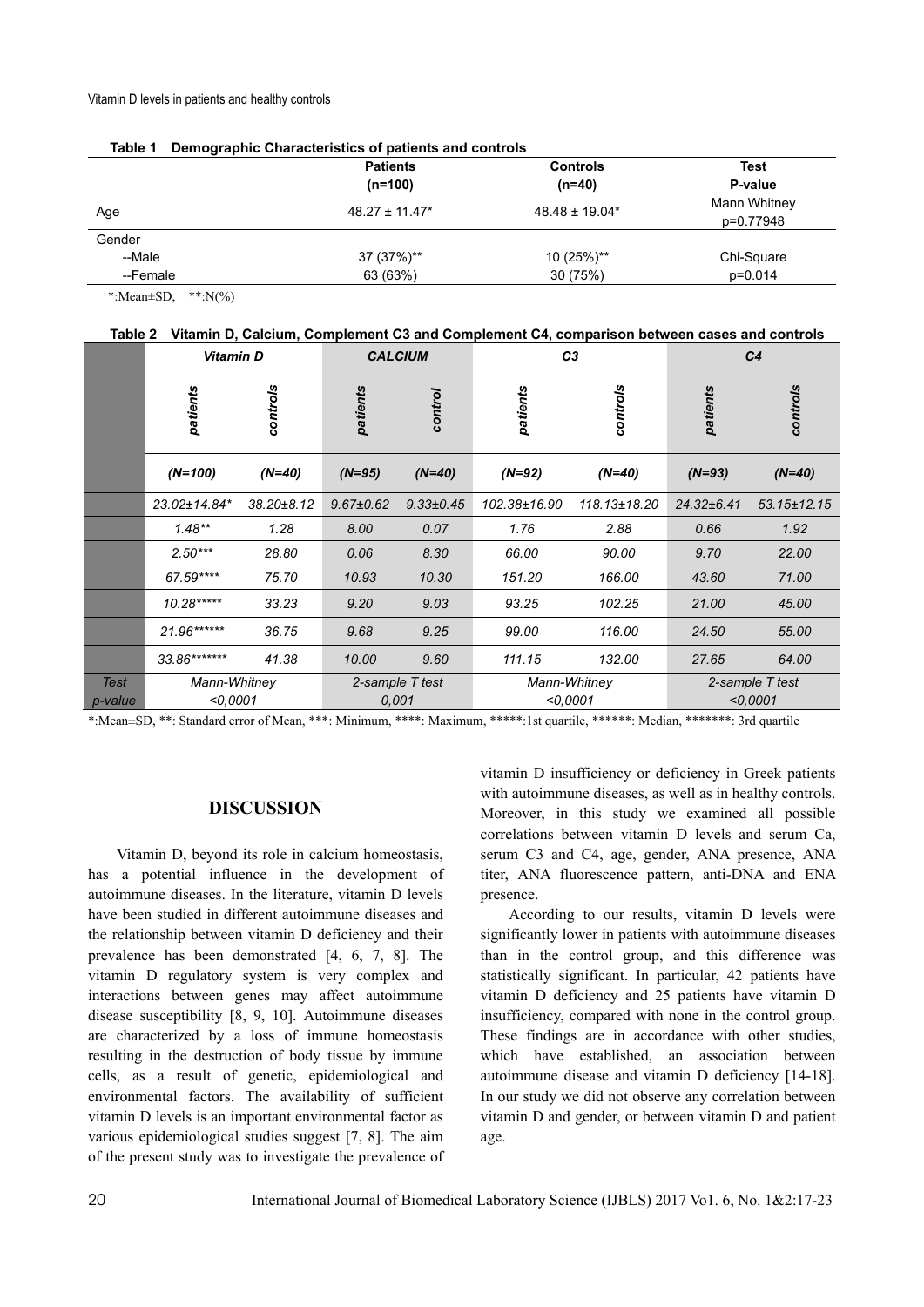|                       |                                |                  |        |          |          |           | Vitamin D  |              |              |                    |                   |
|-----------------------|--------------------------------|------------------|--------|----------|----------|-----------|------------|--------------|--------------|--------------------|-------------------|
|                       |                                | $\boldsymbol{N}$ |        |          |          |           |            | 1st quartile |              | quartile<br>م<br>م | Test<br>p-value   |
|                       | Negative                       | 31               | 25.56* | $2.95**$ | 16.44*** | $2.90***$ | 66.41***** | 11.96        | 22.29 ****** | 37.34              | Mann-             |
| ANA                   | Positive                       | 69               | 21.87  | 1.69     | 14.03    | 2.50      | 67.59      | 9.51         | 21.72        | 32.31              | Whitney<br>0.7414 |
|                       | 1:1280                         | 29               | 21.33  | 2.81     | 15.15    | 3.02      | 67.59      | 8.21         | 21.29        | 30.27              |                   |
|                       | 1:160                          | 10               | 23.88  | 3.31     | 10.45    | 10.84     | 48.47      | 18.37        | 21.56        | 27.37              | Kruskal           |
| <b>ANA TITTER</b>     | 1:320                          | 13               | 23.01  | 3.58     | 12.91    | 12.91     | 39.50      | 10.50        | 23.08        | 35.89              | Wallis            |
|                       | 1:640                          | 17               | 20.75  | 3.78     | 15.60    | 15.60     | 49.24      | 6.13         | 20.62        | 24.72              | 0.865             |
|                       | $n^{\alpha}$                   | 31               | 25.56  | 2.95     | 16.44    | 16.44     | 66.41      | 11.96        | 22.29        | 37.34              |                   |
|                       | C                              | 5                | 26.10  | 12.7     | 28.3     | 2.50      | 67.6       | 2.80         | 14.9         | 55.10              |                   |
|                       | H                              | 24               | 20.57  | 2.47     | 12.08    | 3.68      | 49.24      | 8.94         | 22.34        | 28.33              | Kruskal           |
| Fluorescence          | $n^{\alpha}$                   | 31               | 25.56  | 2.95     | 16.44    | 2.90      | 66.41      | 11.96        | 22.29        | 37.34              | Wallis            |
| pattern               | <b>NU</b>                      | $\overline{7}$   | 21.36  | 3.97     | 10.50    | 6.59      | 33.96      | 10.09        | 22.20        | 33.55              | 0.920             |
|                       | S                              | 33               | 22.29  | 2.39     | 13.73    | 3.02      | 48.47      | 10.13        | 21.39        | 35.86              |                   |
|                       | Negative                       | 91               | 22.40  | 1.56     | 14.86    | 2.50      | 67.59      | 9.13         | 21.59        | 32.18              | Mann              |
| anti ds-DNA           | Positive                       | 9                | 29.27  | 4.62     | 13.86    | 8.10      | 45.37      | 46.06        | 35.84        | 40.14              | Whitney<br>0.238  |
|                       | Negative                       | 80               | 22.81  | 1.72     | 15.41    | 2.50      | 67.59      | 9.37         | 21.49        | 33.86              | Mann              |
| ENA                   | Positive                       | 20               | 23.86  | 2.81     | 14.58    | 6.00      | 47.37      | 12.42        | 22.67        | 34.95              | Whitney<br>0.940  |
|                       | 1 Hashimoto<br>thyroiditis     | 16               | 27.37  | 3.62     | 14.48    | 3.92      | 50.34      | 17.70        | 24.37        | 39.64              |                   |
|                       | 2 SLE                          | 28               | 23.36  | 2.53     | 13.41    | 3.10      | 49.24      | 11.00        | 22.96        | 35.00              |                   |
|                       | 3 scleroderma                  | 20               | 19.39  | 2.70     | 12.05    | 4.92      | 48.47      | 8.46         | 19.02        | 26.16              |                   |
| Autoimmune<br>disease | 4 Sjogren's<br>syndrome        | $\overline{7}$   | 23.31  | 4.80     | 12.69    | 7.50      | 45.37      | 13.61        | 20.62        | 33.96              |                   |
|                       | 5 Crest<br>Syndrome            | 5                | 26.10  | 12.70    | 28.30    | 2.50      | 67.6       | 2.80         | 14.90        | 55.10              | Kruskal<br>Wallis |
|                       | 6 Rheumatoid<br>arthritis      | 3                | 23.69  | 5.47     | 9.48     | 14.65     | 33.55      | 14.65        | 22.87        | 33.55              | 0.854             |
|                       | 7 primary<br>biliary cirrhosis | 3                | 17.61  | 8.42     | 14.58    | 3.02      | 32.18      | 3.02         | 17.64        | 32.18              |                   |
|                       | 8 autoimmune<br>vasculitides   | 9                | 22.11  | 6.63     | 19.88    | 3.00      | 66.41      | 5.83         | 20.44        | 31.66              |                   |
|                       | 9 miscelanea                   | 9                | 22.84  | 5.74     | 17.23    | 2.90      | 53.36      | 7.01         | 21.59        | 35.50              |                   |

#### **Table 3 Differences in VitD between ANA (-), ANA(+), ANA titter, fluorescence pattern, anti-dsDNA(+), anti-dsDNA(-), ENA (-), ENA (+) and autoimmune disease**

\*:Mean, \*\*:Standard error of Mean, \*\*\*:Standard Deviation, \*\*\*\*:Minimum, \*\*\*\*\*:Maximum, \*\*\*\*\*\*:Median

## **Table 4 Correlation analyses between gender and age and ANA TITRE, Fluorescence pattern and Autoimmune disease**

|        | P-value   |                             |                           |  |  |  |
|--------|-----------|-----------------------------|---------------------------|--|--|--|
|        | ANA TITRE | <b>FLUORESCENCE PATTERN</b> | <i>AUTOIMMUNE DISEASE</i> |  |  |  |
| Gender | 0.770     | 0.496                       | 0.972                     |  |  |  |
| Age    | 0.372     | 0.651                       | 0.118                     |  |  |  |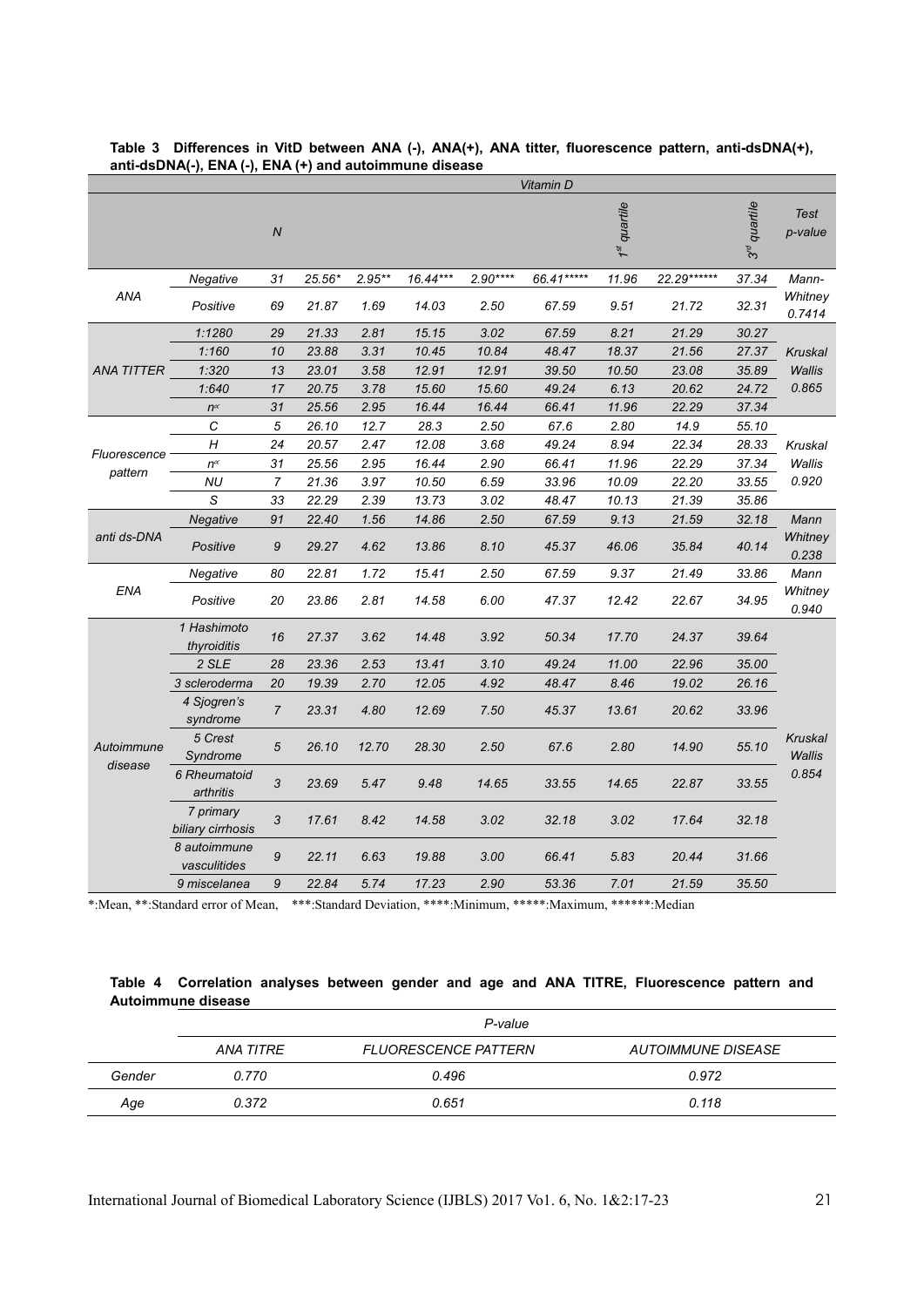Mean Calcium levels were higher in patients than in the control group (9.67 vs 9.33) and this difference was statistically significant (p=0,001). This can be attributed to secondary hyperparathyroidism and chronicity observed in patients with autoimmune disorders, [19, 20, 21]. Moreover, given that our sample is characterized by female predominance, it can be attributed to calcium supplement administration for the prevention of osteoporosis. However, this study is performed with data from computer-based files; information about calcium supplement was not available.

Complement C3 was observed to be lower in patients compared to controls, due to disorder of renal function in patients with autoimmune diseases. Moreover, complement C4 was observed to be lower in patients compared to healthy controls [22, 23]. C3 and C4 differences between patients and healthy controls were statistically significant.

Vitamin D levels between patients with ANA positivity/negativity, different ANA titres, different ANA fluorescence pattern, anti-ds DNA positivity/negativity and ENA positivity/negativity were not observed. Moreover, differences in vitamin D levels between patients with different types of autoimmune diseases were not observed. These results are not in accordance with some studies which have highlightened the association between vitamin D deficiency and positivity for ANA [25-30]. However, each of these studies addresses a particular type of autoimmune disease, while the results of our study are applicable to a variety of autoimmune diseases.

Our study is an original one concerning the Greek population and it highlights the importance of vitamin D in autoimmune disease. In our study we observed that vitamin D levels were lower compared to healthy controls and this difference was statistically significant. However, there are some limitations in our study. The size of the study population is small, due to difficulties in performing expensive biochemical tests and spending resources during recession times. The capacity for extrapolation of results from this study is limited by the lack of diversity in ethnicity and gender within the sample population (female predominance in both patient and control groups). Moreover, due to the aforementioned limitations many autoimmune diseases are represented in the population under study only by one or very few cases. Due to the study limitations our results should be viewed as of a pilot nature. A larger confirmatory study with vitamin D measurements in a larger sample is needed in order to validate these findings.

## **References**

- 1. Lerner A, Jeremias P and Torsten M. The World Incidence and Prevalence of Autoimmune Diseases is Increasing. International Journal of Celiac Disease. 2015;(4):151-155
- 2. Ramos-Casals M, Brito-Zerón P, Kostov B, et al. Google-driven search for big data in autoimmune geoepidemiology: analysis of 394,827 patients with systemic autoimmune diseases. Autoimmun Rev. 2015;14:670-679
- 3. Andrianakos A, Trontzas P, Christoyannis F, Dantis P, Voudouris C, Georgountzos A, et al. Prevalence of rheumatic diseases in Greece: a crosssectional population based epidemiological study. The ESORDIG Study. J Rheumatol. 2003;30:1589–1601
- 4. Alzabin S and Venables PJ Etiology of autoimmune disease: past, present and future. Expert Review Of Clinical Immunology 2012;8(2):111-113
- 5. Costenbader KH. Gay S. Alarcon-Riquelme ME. Iaccarino L. Doria A. Genes, epigenetic regulation and environmental factors: Which is the most relevant in developing autoimmune diseases? Autoimmun Rev. 2012;11:604–609
- 6. Agmon-Levin N, Theodor E, Segal RM, Schoenfeld Y: Vitamin D in systemic and organ- specific autoimmune diseases. Clin Rev Allergy Immunol 2013; 45:256-266
- 7. Lepri G, Stagi S, Casalini E, Matucci-Cerinic M and Falcini F.Vitamin D in Rheumatic Diseases: State of the Art Austin J Nutri Food Sci. 2015; 3(4): 1070
- 8. Yang CY, Leung PS, Adamopoulos IE and Gershwin ME. The Implication of Vitamin D and Autoimmunity: a Comprehensive Review. Clinic Rev Allerg Immunol 2013;45(2): 217-226
- 9. Yu-Hsien Lai and Te-Chao Fang. The Pleiotropic Effect of Vitamin DHindawi Publishing Corporation ISRN Nephrology 2013, Article ID 898125, available at http://dx.doi.org/10.5402/2013/898125
- 10. Prieti B, Treiber G, Pieber TR and Amrein K. Vitamin D and Immune Function Nutrients 2013;5(7):2502-2521
- 11. Demille DM, Piscitelli M, Ocker A, Vuong C, Hartner L, Lynch MP: Vitamin D deficiency in the oncology setting. J Community Support Oncol 2014;12: 13-19
- 12. Dobnig H, Pilz S, Scharnagl H, et al. Independent association of low serum 25-hydroxyvitamin D and 1,25-dihydroxyvitamin D levels with all-cause and cardiovascular mortality. Arch Intern Med 2008; 168:1340-1349
- 13. Lang TA, Altman DG. Statistical analyses and methods in published literature: The SAMPL guidelines. In: Moher D, Altman DG, Schulz KF, Simera I, Wager E, editors. Guidelines for reporting health research: A user's manual. Oxford, UK: John Wiley & Sons; 2014. p. 264– 274
- 14. Evliyaoğlu O, Acar M, Ozcabı B, Erginoz E, Bucak F, Ercan O, Kucur M. Vitamin D Deficiency and Hashimoto's Thyroiditis in Children and Adolescents: a